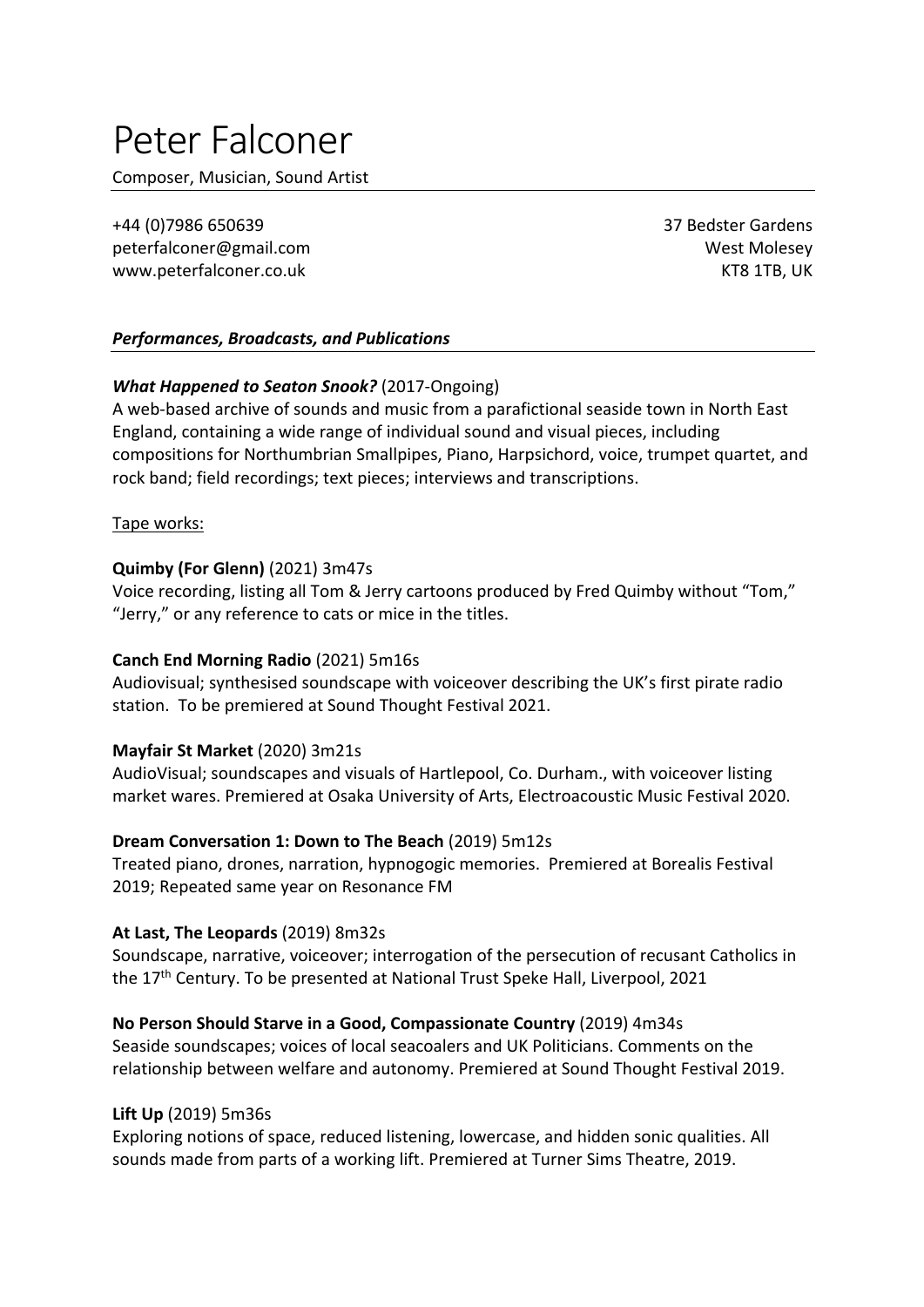**Hi There** (2018) 6m50s Croudsourced voices and urban soundscape piece. Premiered at the RMA Student Conference, 2018.

#### Instrumental works:

**Quiet Resolution** (2021), for solo piano Miniature. 1m

**Canch End Dawn** (2020), for piano, violin, crotales. To be premiered by Kompass Ensemble, 2021. 1m

**Take your coat off when you get in** (2020), for solo viola. Live premiere by Kasia Ziminska at Turner Sims Theatre postponed due to Covid. 5m

**The Crofter's Dream** (2020), for harpsichord and narrator (commissioned by the Horniman Museum, London) Live premiere by Jane Chapman postponed to 2021 at the Horniman Museum. 7m

**Pity Me Chorale (2018),** for brass quartet (3x Cornet and Bass Trumpet). Recorded by members of Bella Tromba, 2018. 3m

Interactive works:

**KX100** (2019) 8m Piece for solo participant in a telephone kiosk

**Still Listening** (2018) 10m32s Guided soundwalk at Valley Gardens, Southampton.

Contemporary Dance Collaborations

**Balcombe Happening** (2020) with Proxima Dance. 1hr Live tape and electronic looping accompaniment for contemporary dance.

**Identity** (2017) with What Is Written. 10m Mixed genre piece for 6 dancers, premiered at Kingston First, 2017

**(Un)Known** (2016) with Proxima Dance. 20m13s Deep drone and beat piece for 3 dancers, International Youth Arts Festival, Kingston 2016.

**Life's Secret Games** (2015) with Proxima Dance. 5m14s Playful, rhythmic, accessible, upbeat piece for 4 dancers. Lambeth County Show, 2015.

**Limited** (2015) with Proxima Dance. 5m05s Sinsiter, aggressive, abstract piece for 4 dancers. Lambeth County Show, 2015.